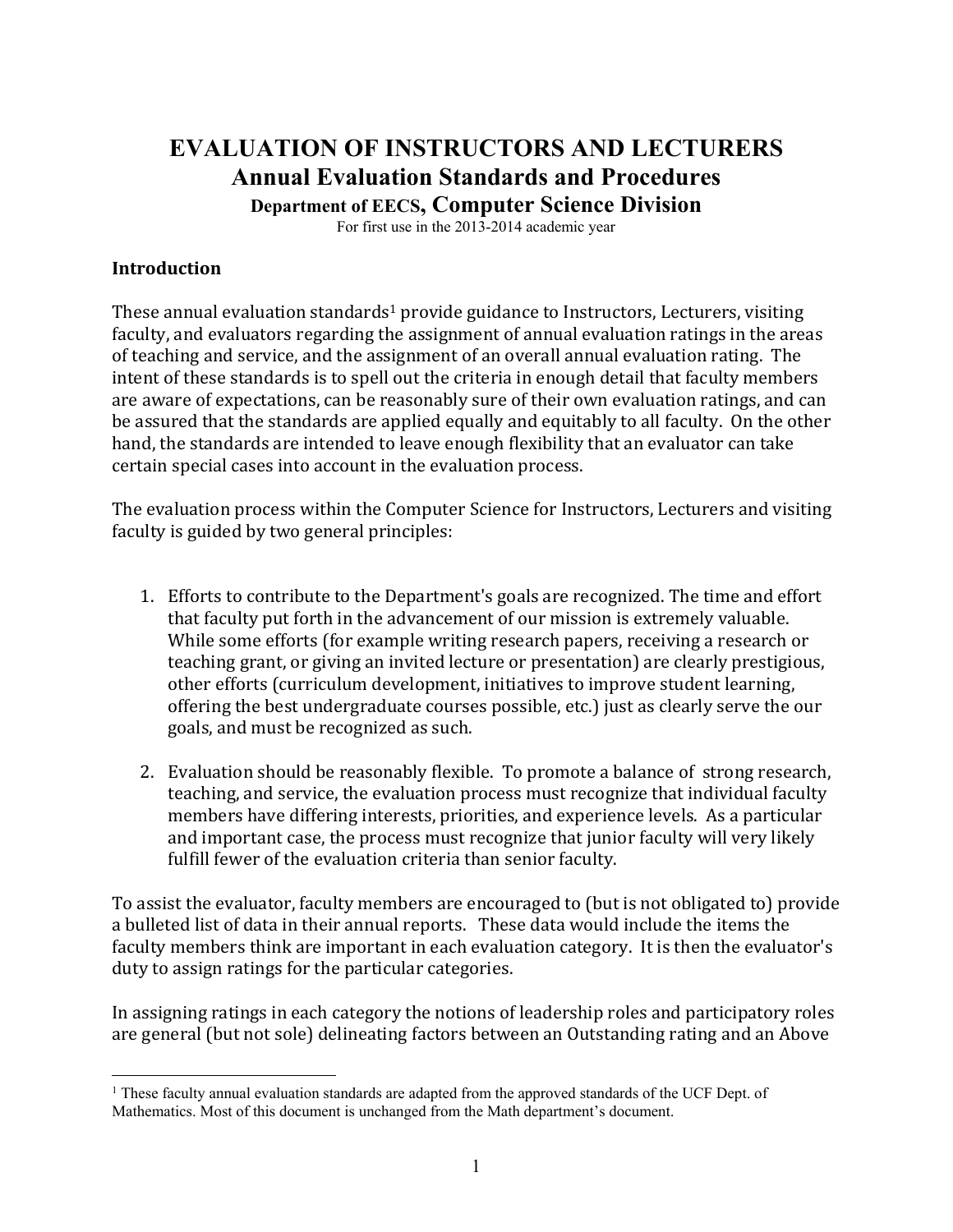Satisfactory rating. Likewise, the ratings of Satisfactory and Unsatisfactory may be determined by a willingness or unwillingness to perform assigned duties.

In general, it is the faculty member's responsibility to properly document abilities and activities that contribute to the evaluation ratings. While the evaluator may be lenient across the board in enforcing this, he or she is only required to weigh abilities and activities that are presented to him or her. In the case of disagreement or grievance, the evaluator may request and must consider any additional evidence presented to him or her.

## **Basic Assumptions**

- 1. Visiting faculty and faculty at the Instructor or Lecturer rank are not tenure-earning and will normally not have a research assignment. Annual evaluations will be based only on those areas in which there is a formal assignment.
- 2. Review of performance will emphasize "quality" rather than "quantity."

This document is divided into three parts viz. Overall rating, Teaching and Service. In each of these we shall outline the standards for evaluation.

## **OVERALL RATING**

| <b>Overall</b>        | <b>Teaching</b>              | <b>Service</b>               |
|-----------------------|------------------------------|------------------------------|
|                       | <b>Outstanding</b>           | <b>Outstanding</b>           |
| <b>Outstanding</b>    | <b>Outstanding</b>           | <b>Above Satisfactory</b>    |
|                       |                              | <b>At least Above</b>        |
| <b>Above</b>          | <b>Above Satisfactory</b>    | <b>Satisfactory</b>          |
| <b>Satisfactory</b>   | <b>Outstanding</b>           | <b>Satisfactory</b>          |
| <b>Satisfactory</b>   | <b>At least Satisfactory</b> | <b>At least Satisfactory</b> |
| <b>Conditional</b>    | At least one conditional     |                              |
| <b>Unsatisfactory</b> | At least one unsatisfactory  |                              |

The overall rating will be determined based on the following format: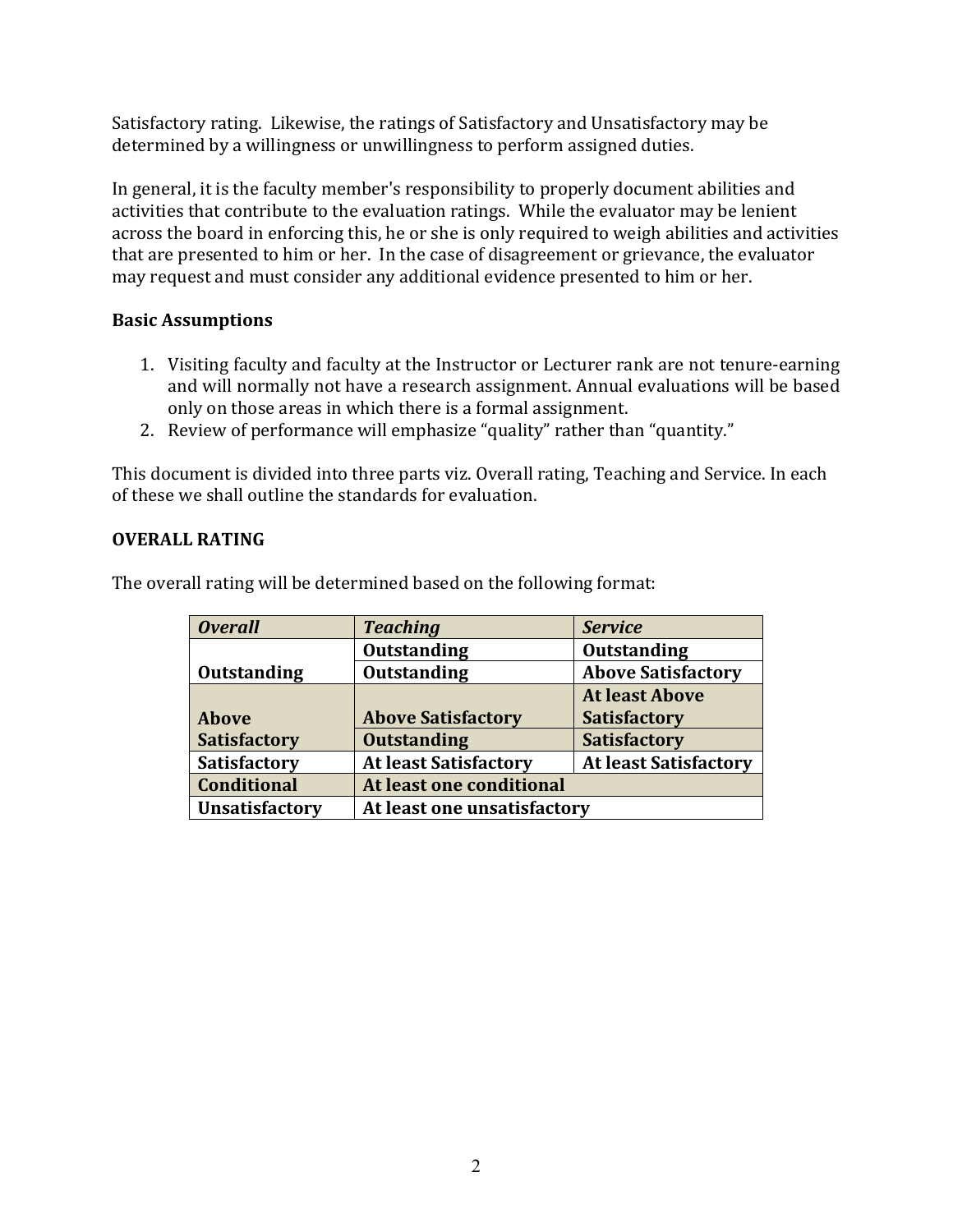## **TEACHING**

### **Outstanding**

The requirements in the satisfactory category must be met, in addition to the following. Below are examples of activities that can earn an outstanding rating. At least one of them is required for this rating.

- Receive a UCF or a national teaching award.
- Produced valuable instructional materials or publications related to teaching effectiveness or classroom activities (author a textbook, a workbook, a course manual, or software that supports instruction).
- Conducting and delivering seminars to enhance student learning, for example, weekly research lectures specifically targeted to student audiences, preparatory sessions for the graduate qualifiers.
- Outstanding student and peer evaluations while maintaining high academic standards.
- Evidence of exceptional teaching effectiveness.
- Participant on an external educational grant.
- Develop new course.
- Leadership in major teaching project (for example, developing an online course or a mixed mode course)
- Give workshops on teaching at the University level or nationally.

#### **Above Satisfactory**

The requirements in the satisfactory category must be met, in addition to the following. Below are examples of activities that can earn an above satisfactory rating. At least one is required for this rating.

- Supervising undergraduate research.
- Supervising independent study.
- Developing additional materials to support existing courses, e.g. web component for a course.
- Evidence of significant efforts to improve student learning, e.g. developing innovative pedagogy, attending teaching workshops.
- Above satisfactory student and peer evaluations, while maintaining high academic standards.
- Documented and reported evidence of effectively training teaching assistants assigned to his or her courses (providing mentoring, dissemination of University and Departmental policies, contributing to the teaching assistant's professional development)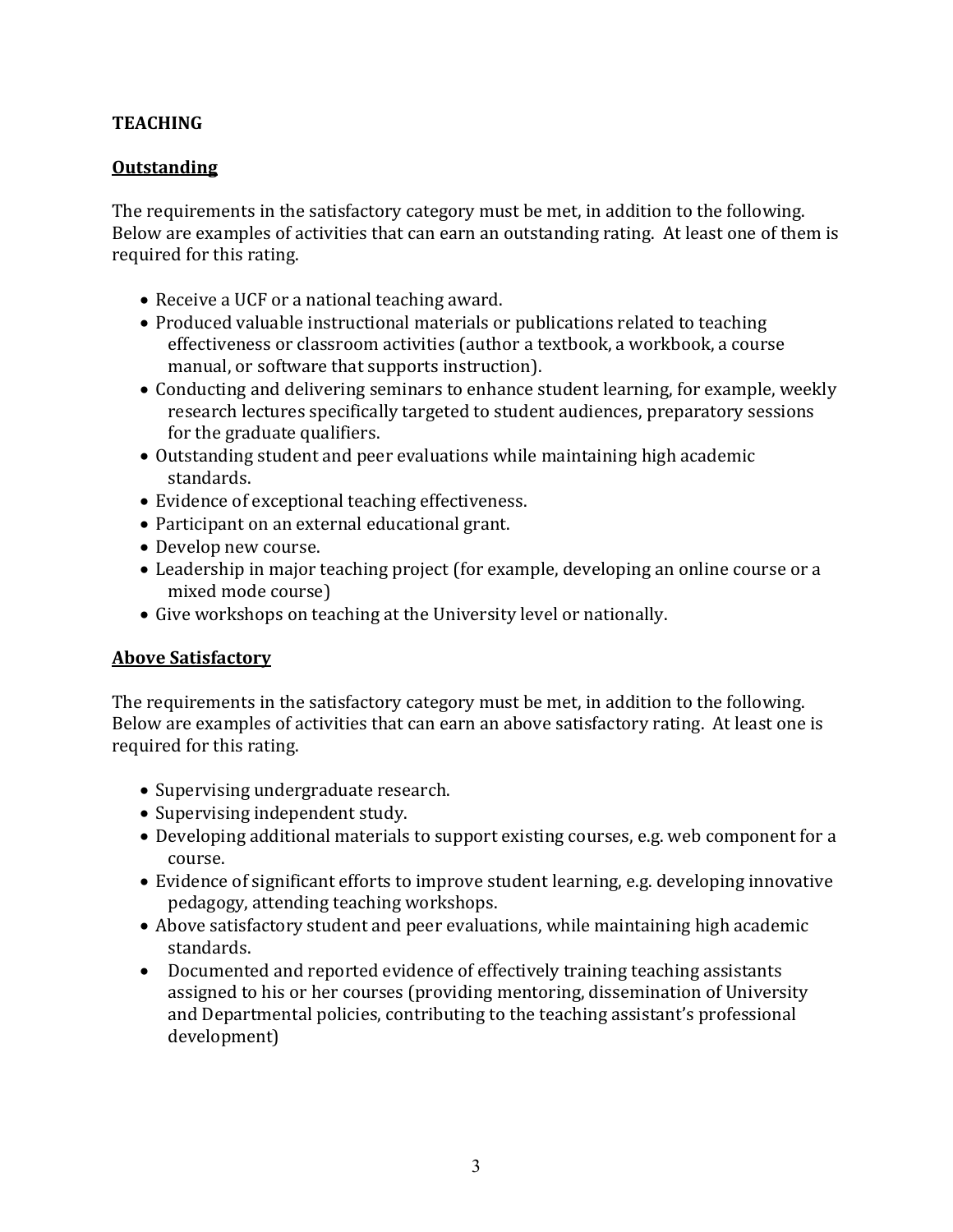## **Satisfactory**

A satisfactory rating in teaching requires achieving all of the following minimum standards:

- Teaches effectively with appropriate content, learning objectives, rigor, and pedagogical approaches.
- Meets classes on a regular basis as scheduled.
- Holds scheduled office hours.
- Replies in a timely fashion to student inquiries.
- Provides effective and accurate advisement when requested.
- Submits book orders on time, as required by state legislation.
- Provides clear, detailed course syllabi that meet the university requirements.
- Provides regular evaluative feedback on student assignments.
- Meets with students during the final examination period in compliance with university regulations.
- Submits grades on time.

#### **Conditional**

Does not meet the requirements for Satisfactory.

#### **Unsatisfactory**

Does not meet the requirements for Satisfactory for more than one year, or:

- Often cancels class, comes late, or cancels office hours.
- Negative impact on student learning.
- Documented problems with teaching.
- Lack of willingness to teach courses based on departmental need.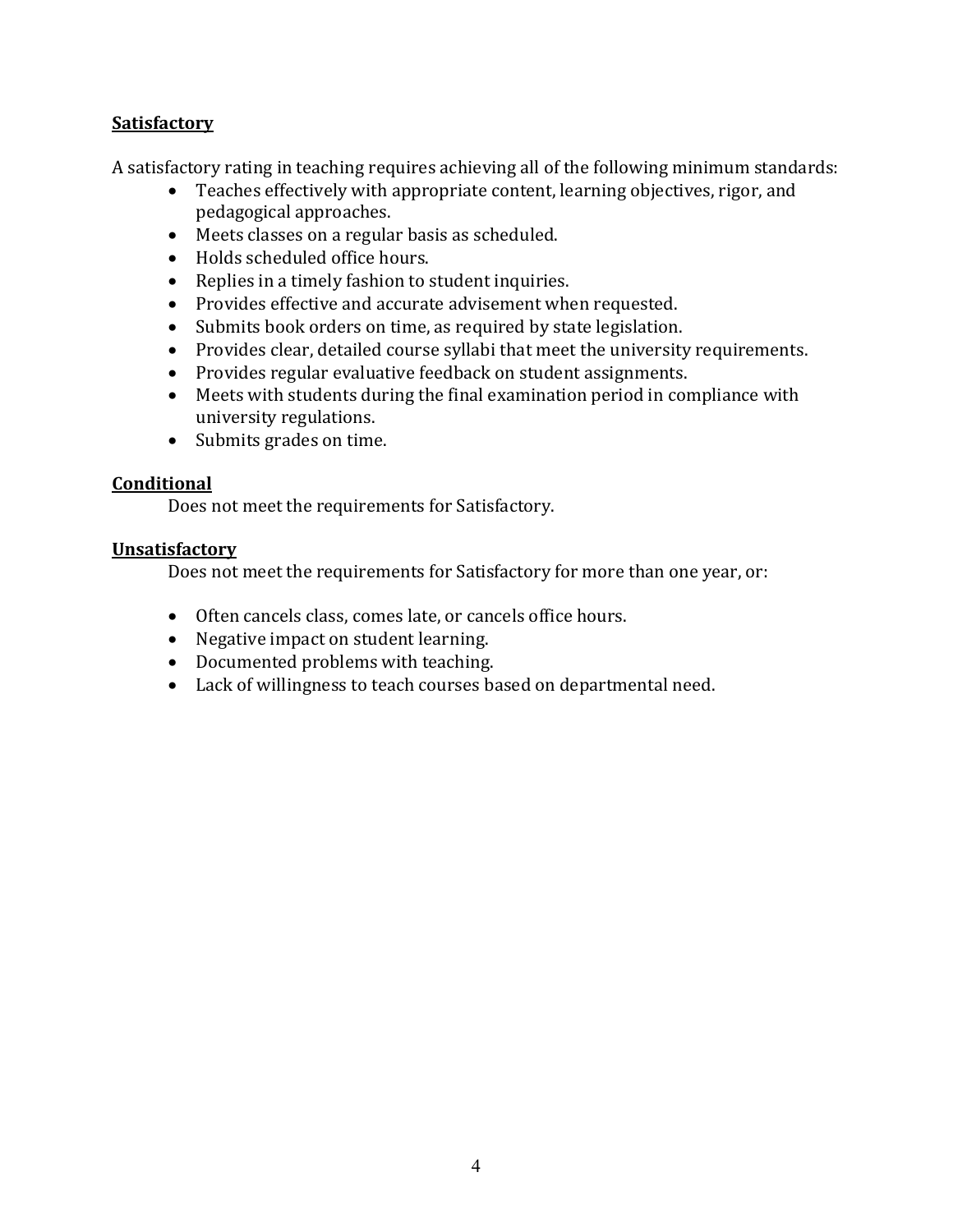## **SERVICE**

## **Activities**

- serving on department, college, and/or university committees or subcommittees
- serving as a sponsor for student activities and/or groups
- activity in professional organizations in one's discipline
- development of relationships beneficial to UCF with industry and government agencies
- consulting for other universities, colleges, or primary or secondary schools
- serving on committees or boards for federal or state government agencies
- organizing conferences or symposia
- organizing activities that promote public awareness of one's discipline
- sharing one's academic expertise in the local, state, or national community
- covering classes for colleagues when they are on travel or ill

#### Assessment

- peer and administrative review of material presented in the annual report
- self evaluation
- input from colleagues, university leaders, committee members or chairs
- awards and honors
- letters or certificates of public service
- recognition of service from school districts, K-12 teachers, K-12 students or parents

| <b>Outstanding</b>                  | Significant leadership contributions to the department, college, university,<br>computer science community, or community at large in a professional role.<br>(For example, chairing a department or college committee, organizing a<br>department or college activity, representing the University at state or<br>national events)                                                                                                                          |
|-------------------------------------|-------------------------------------------------------------------------------------------------------------------------------------------------------------------------------------------------------------------------------------------------------------------------------------------------------------------------------------------------------------------------------------------------------------------------------------------------------------|
| <b>Above</b><br><b>Satisfactory</b> | Significant participatory contributions to the department, college,<br>university, computer science community, or community at large in a<br>professional role. (For example, actively serving on department or college<br>committee, attending prospective faculty teaching presentations and<br>providing input to the committee, representing the department at<br>University events, covering classes for colleagues when they are on travel<br>or ill) |
| <b>Satisfactory</b>                 | Performs assigned service duties.                                                                                                                                                                                                                                                                                                                                                                                                                           |